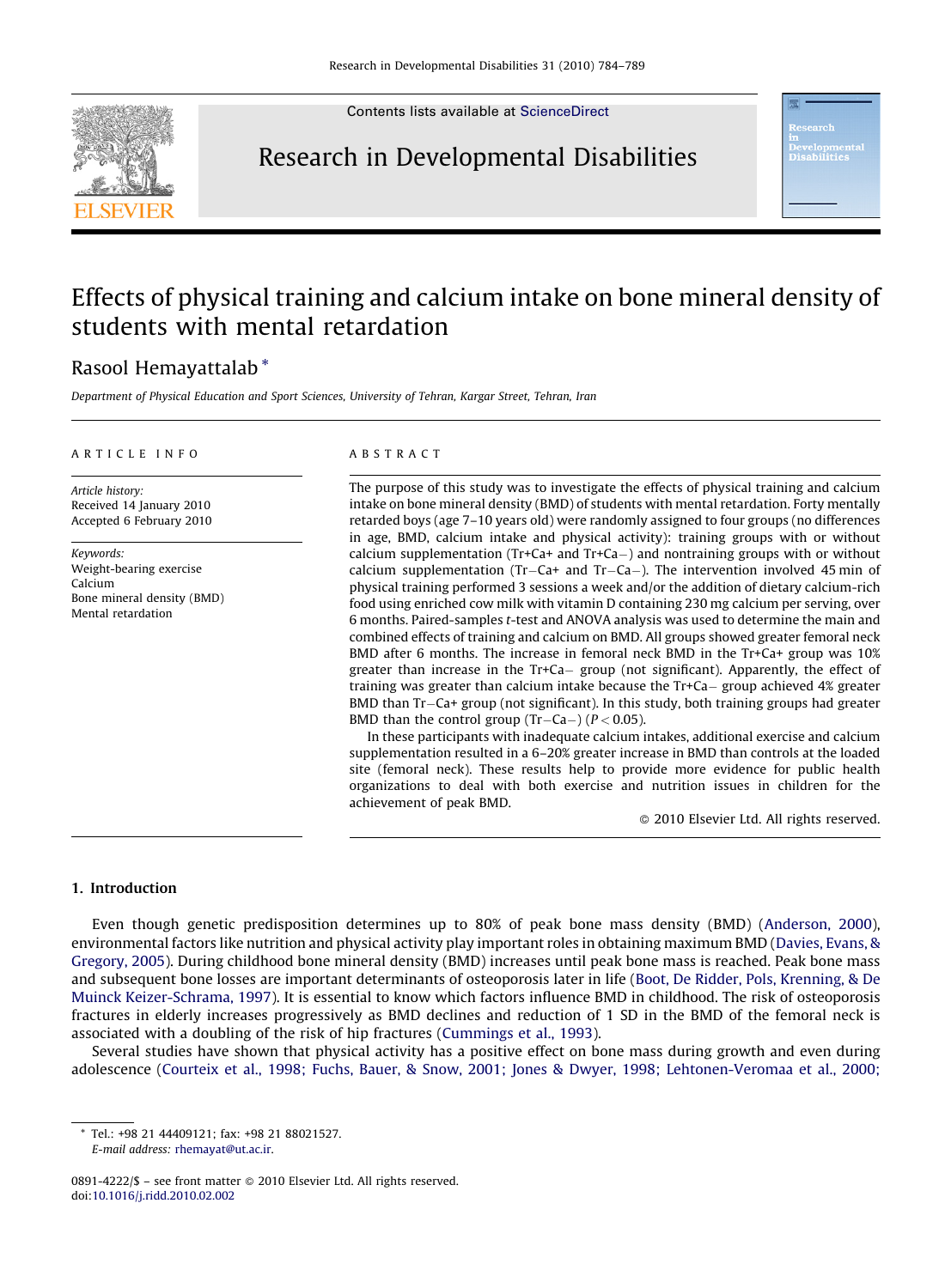[Macdonald, Kontulainen, Khan, & Mckay, 2007; Mackelvie, Mckay, Petit, Moran, & Khan, 2002; Mckay et al., 2005; Scerpella,](#page--1-0) [Davenport, Morganti, Kanaley, & Johnson, 2001; Wang et al., 2003; Welch, Turner, Devareddy, Arjmandi, & Weaver, 2008;](#page--1-0) [Yung et al., 2005\)](#page--1-0). However, details regarding the nature and the magnitude of this relationship are still unclear [\(Hind &](#page--1-0) [Burrows, 2007](#page--1-0)). Some studies have shown that exercise influences bone modeling locally at the regions being loaded. Furthermore, numerous studies have shown that higher calcium intakes increase bone mass more during intervention compared to controls (Bass et al., 2007; Courteix et al., 1998; Courteix, Jaffré, Lespessailles, & Benhamou, 2005; Iuliano-[Burns, Saxon, Naughton, Gibbons, & Bass, 2003; Mølgaard, Thomsen, & Michaelsen, 2001; Rowlands, Ingledew, Powell, &](#page--1-0) Eston, 2004; Specker & Binkley, 2003; Vicente-Rodríguez et al., 2008). Calcium deficiency also leads to a reduction in bone mass by increasing bone resorption to preserve the level of ionised calcium in the extracellular fluid. Dietary calcium deficiency may also be a major cause of rickets in children in developing countries ([Ondrak & Morgan, 2007\)](#page--1-0). In a study by [Goulding et al. \(2004\)](#page--1-0) children who avoid drinking cow's milk were at an increased risk for pre-pubertal bone fractures ([Sanders et al., 2009](#page--1-0)).

Although there are improvements in BMD through physical activity and calcium intake, these effects do not significantly influence organizations that are responsible for public health. According to a report by the Iranian Ministry of Health, over 17% of women and 5.9% of men in Iran are suffering from osteoporosis. The risk of osteoporosis fractures in the elderly is compounded by the risk of fall and by the risk of fractures as a consequence of the fall. According to studies carried out by EMRC, under the supervision of Larijani (head of EMRC), in Iran only 60% of the recommended daily allowance of calcium and 15% of the recommended daily allowance of vitamin D is consumed [\(Goulding et al., 2004\)](#page--1-0). As per [Greer, Krebs, and the](#page--1-0) [Committee on Nutrition \(2006\),](#page--1-0) the recommended daily calcium intake is 1000 mg/day for adults, 800 mg/day for children and 1200 mg/day for elderly people ([Hashemipour et al., 2004\)](#page--1-0).

Interactive effects of physical activity and calcium supplements have been investigated in different studies. In these studies the beneficial effects of the two aforementioned factors are synergistic. It is believed that exercise produces regionspecific effects, whereas higher calcium intake produces generalized effects (works systemically) in addition to the benefits of exercise (Greer et al., 2006; Vicente-Rodríguez et al., 2008). Moreover, in reference to a 1-year study by [Chevalley, Bonjour,](#page--1-0) [Ferrari, Hans, and Rizzoli \(2004\)](#page--1-0) of pre-pubertal boys, calcium enriched food increased BMD at several appendicular skeleton sites, but not at the lumbar spine, and this without any bone size change ([French, Fulkerson, & Story, 2000](#page--1-0)). There are several reasons to suggest that the pre-pubertal years are the best stage of growth and when the skeleton is most responsive to exercise. One reason is that the pre-pubertal growth is relatively sex hormones independent. Another reason is that, in a study by [Bass et al. \(1998\)](#page--1-0), the residual benefits of exercise before puberty and maintained into adulthood has been illustrated ([Chevalley et al., 2004](#page--1-0)). Moreover, according to [Lee et al. \(2005\)](#page--1-0), generalized low bone mass of girls with adolescent idiopathic scoliosis is related to inadequate calcium intake and weight-bearing exercise in pre-pubertal period ([Bass et al., 1998](#page--1-0)). Although most of the studies approve of the positive effects of calcium intake and weight-bearing exercise on BMD, other investigations have resulted in no significant intervention (exercise or calcium intake) effects for total or local bone mass content or density [\(French et al., 2005; Lee et al., 2005\)](#page--1-0) and all of these research are done in normal persons without any consideration to mentally retarded subjects. Thus, more research is needed to identify the optimal dosage of physical activity and calcium-rich dietary behavior change required to optimize bone mass gains in children and adults. The aim of this study was to assess the effects of physical training and calcium supplementation on BMD of the femoral neck in students with mental retardation.

#### 2. Materials and methods

In this study, we conducted a 6 months, randomized control trial (RCT) in 40 boy students with mental retardation aged 7–10 who were from schools for mentally retarded persons in Tehran and volunteered to take part in this study. The participants were randomly divided into either a training and calcium (Tr+Ex+) group, only training (Tr+Ex-) group, only calcium (Tr-Ca+) group, and control (Tr-Ex-) group.

Parents of the study children completed a life style questionnaire, which included items relating to previous and current medical status, use of medications, current and past physical activity and past injuries. At baseline, there were no differences according to physical status, nutrition and calcium intake across groups. None of the participants were known to have any illnesses or to take medication known to affect bone metabolism and structure.

BMDs (g/cm<sup>2</sup>) of the right proximal femoral neck were evaluated by dual-energy X-ray absorptiometry. Based on adult scans the precision of femoral neck bone measurement was 99%. Standard positioning protocol and software were used to complete and analyze the scans. The inter-operator reliability scans at site were collected during each data collection period. BMD reliability was high  $(r=0.98)$  and bias was approximately 1%.

For the subjects of training and calcium (Tr+Ex+) group and only training group (Tr+Ex-) group, we organized various 45 min physical training including running, hopping, galloping and skipping 3 sessions a week for 6 months. The program was conducted under the control of a trained physical educator. These physical trainings were simple and many children enjoyed doing them. For the participants in the training and calcium (Tr+Ex+) group and calcium only (Tr-Ex+) group, we considered 2000 cm<sup>3</sup> enriched cow milk with vitamin D, which provided the participants with additional 230 mg calcium per day. Participants were required to consume one food product per day. Parents were completely aware of the intervention and written informed consent was obtained from the children and their parents. They were asked to actively participate in the study. Children and their parents were encouraged to take the interventions really seriously and not to forget the